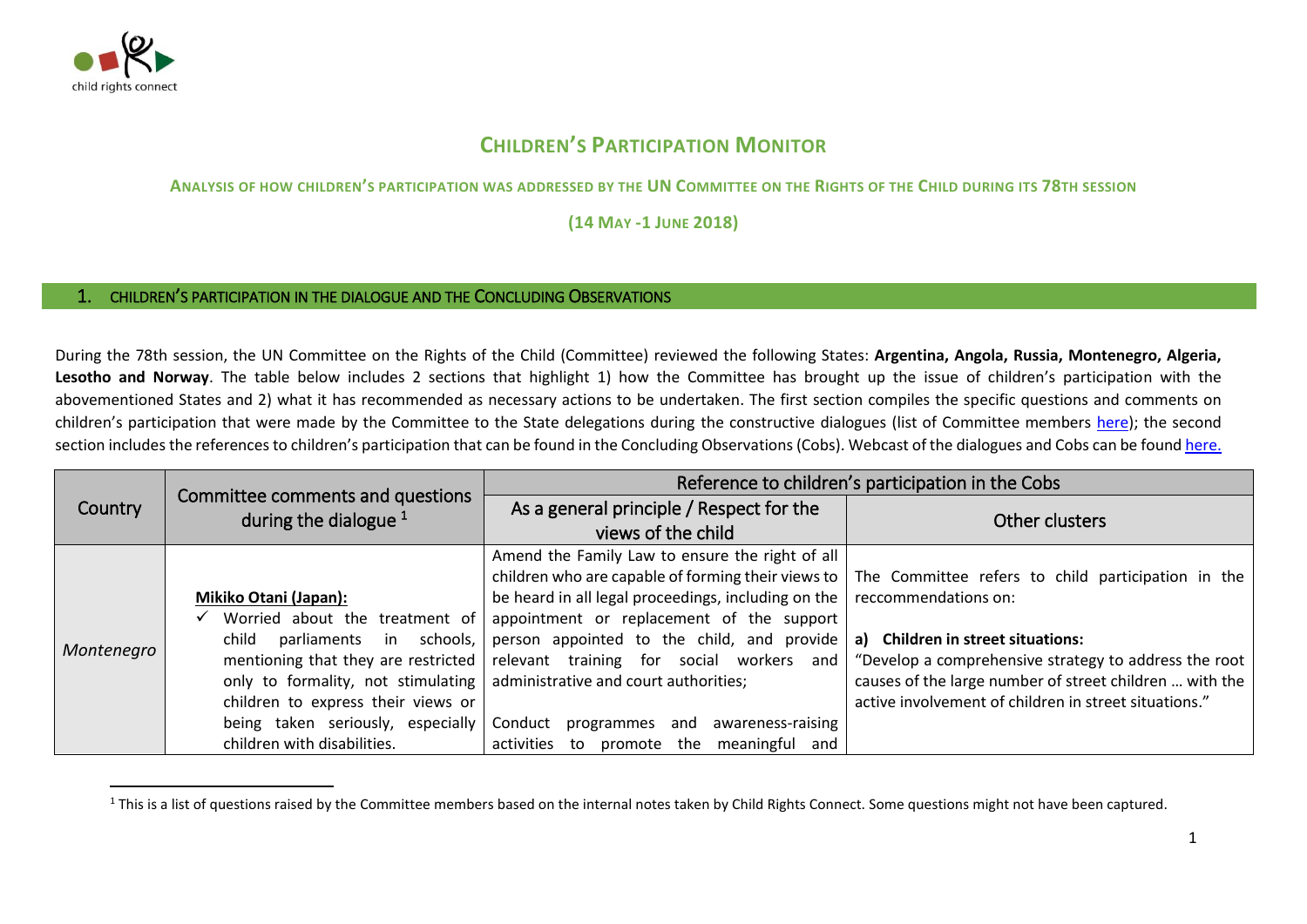

|        | Worried that in the context of the<br>✓<br>family in judicial and administrative<br>procedures the principle remains<br>absent.<br>Are children's parliament equipped<br>$\checkmark$<br>to hear the voices of children?                                                                                                                                                                                                                                                                                                                                                                        | empowered participation of all children in the<br>family, community and schools and in all judicial<br>and administrative procedures concerning them,<br>with particular attention to girls and children in<br>disadvantaged or vulnerable situations, including<br>children with disabilities;<br>toolkits<br>Develop<br>standardize<br>public<br>to<br>consultations with children on national policy<br>development, and ensure a high level of<br>inclusiveness and participation of children in such<br>consultations; | "Ensure that support are provided with full respect for<br>the child's best interests () and give due weight to their<br>autonomous views                                                                                                                                                                                                                                                                                                                                                                                                                                                                                                                                                                                                                                                                                                                                                                         |
|--------|-------------------------------------------------------------------------------------------------------------------------------------------------------------------------------------------------------------------------------------------------------------------------------------------------------------------------------------------------------------------------------------------------------------------------------------------------------------------------------------------------------------------------------------------------------------------------------------------------|-----------------------------------------------------------------------------------------------------------------------------------------------------------------------------------------------------------------------------------------------------------------------------------------------------------------------------------------------------------------------------------------------------------------------------------------------------------------------------------------------------------------------------|-------------------------------------------------------------------------------------------------------------------------------------------------------------------------------------------------------------------------------------------------------------------------------------------------------------------------------------------------------------------------------------------------------------------------------------------------------------------------------------------------------------------------------------------------------------------------------------------------------------------------------------------------------------------------------------------------------------------------------------------------------------------------------------------------------------------------------------------------------------------------------------------------------------------|
| Angola | <b>Kirsten Sandberg (Norway)</b><br>Highlighted that participation need<br>guidelines and trained professionals<br>to listen to the children.<br>$\checkmark$<br>How<br>does<br>the<br>government<br>guarantee the participation of<br>children in judicial procedures and<br>school?<br>Which follow up procedures your<br>country has concerning children<br>forums?<br>Hynd Ayoub (Bahrain)<br>$\checkmark$ Is there a possibility of children to<br>present complaints and if so, how<br>the government would deal with<br>confidentiality<br>protection<br>of<br>children who participate? | The Committee welcomes the practice of holding<br>national and provincial assemblies of children the<br>day before each edition of the National Children's<br>Forum, the guidelines on child participation being<br>prepared by the National Institute of the Child and<br>the National Child Participation Strategy. The<br>Committee recommends that the State party<br>continue to strengthen its efforts to ensure that<br>children's views are given due consideration                                                 | The Committee refers to child participation under<br><b>General Measures of Implementation recommending:</b><br>a) Corporal punishment:<br>"Strengthen training programmes for teachers and<br>public education, awareness-raising and social<br>mobilization programmes involving children"<br>b) Adolescent health<br>"Decriminalize abortion in all circumstances on the<br>occasion of the revision of the Penal Code, and ensure<br>access to safe abortion and post-abortion care services<br>for adolescent girls and also that their views are always<br>heard and given due consideration as a part of the<br>decision-making process"<br>c) Children in street situations<br>"Assess the number of children in street situations,<br>undertake studies on the root causes of the large<br>number of children in street situations and develop a<br>comprehensive strategy, with the involvement of such |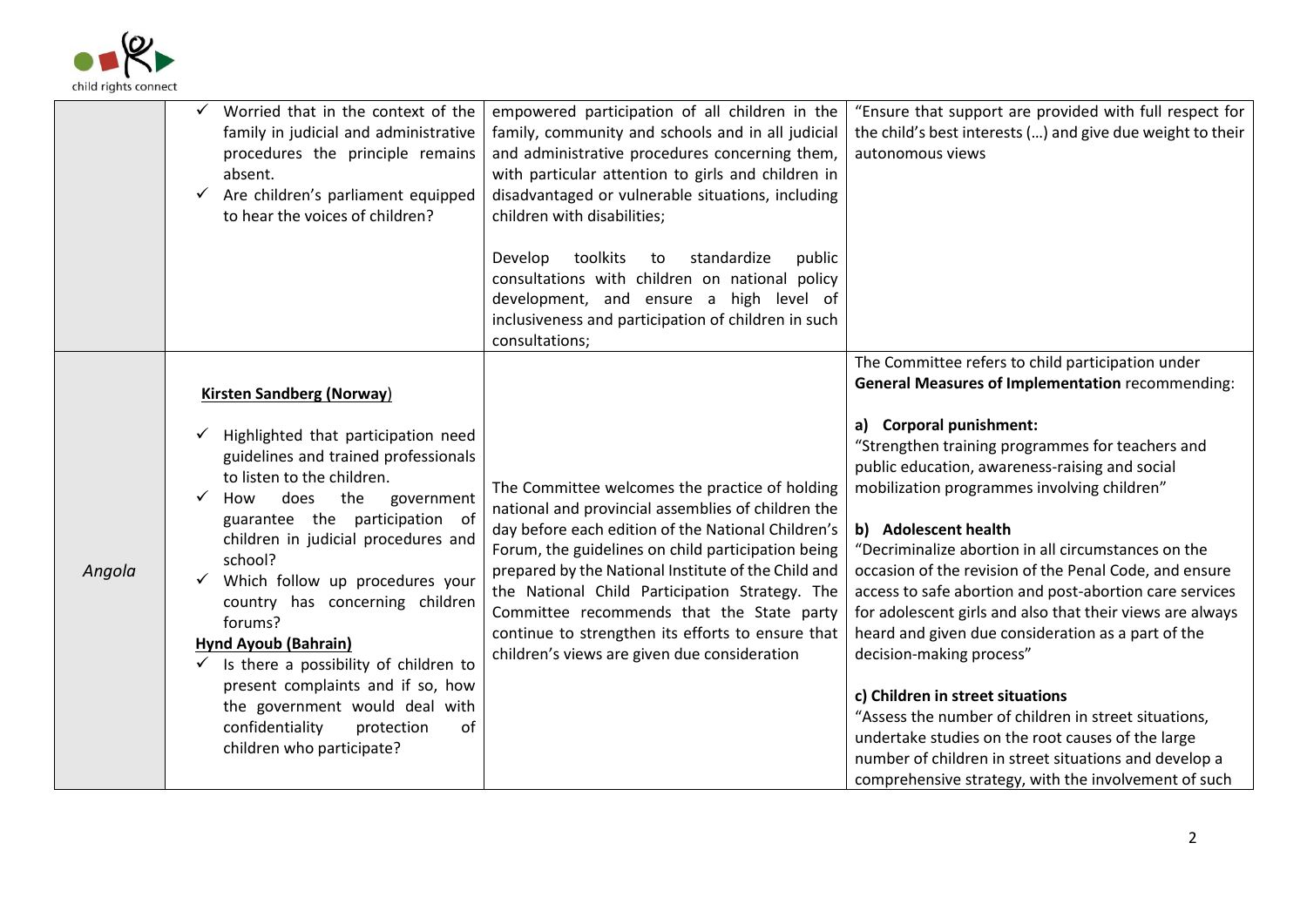

|           |                                                                                                                                                                                                                                                        |                                                                                                                                                                                                                                                                                                                                                                                                                                                                                                                                                                | children, to address those causes, with the aim of<br>reducing and preventing this phenomenon;<br>Facilitate either reintegration with their families or<br>placement in alternative care for children in street<br>situations, while fully respecting the children's best<br>interests and giving due weight to their views in<br>accordance with their age and maturity."                                                                                                                                                                                                                                                                                                                                                                                                                                                                                                                                                                                                                                                                                                     |
|-----------|--------------------------------------------------------------------------------------------------------------------------------------------------------------------------------------------------------------------------------------------------------|----------------------------------------------------------------------------------------------------------------------------------------------------------------------------------------------------------------------------------------------------------------------------------------------------------------------------------------------------------------------------------------------------------------------------------------------------------------------------------------------------------------------------------------------------------------|---------------------------------------------------------------------------------------------------------------------------------------------------------------------------------------------------------------------------------------------------------------------------------------------------------------------------------------------------------------------------------------------------------------------------------------------------------------------------------------------------------------------------------------------------------------------------------------------------------------------------------------------------------------------------------------------------------------------------------------------------------------------------------------------------------------------------------------------------------------------------------------------------------------------------------------------------------------------------------------------------------------------------------------------------------------------------------|
| Argentina | Luis Pedernera (Uruguay):<br>Welcomed the creation of a youth<br>centre, were young people can have a<br>space for exchanging ideas and<br>exercising their participation.<br>Will children be actively involved on the<br>IMF deal impact assessment? | Encourages the State party to ensure that<br>children's views are given due consideration, in<br>the family, at school, in the courts and in all<br>relevant administrative and other processes<br>concerning them through, inter alia, the adoption<br>of appropriate legislation, the training of<br>professionals, including by strengthening the role<br>of lawyers representing children to fully guarantee<br>their right to be heard in legal proceedings, and<br>the establishment of specific activities at schools<br>and general awareness-raising. | The Committee refered to the importance of child<br>participation in:<br>a) Adolescent health:<br>"Ensure access to safe abortion and post-abortion care<br>services for adolescent girls, ensuring that their views<br>are always heard and given due consideration as part of<br>the decision-making process";<br>"Ensure that sexual and reproductive health education is<br>part of the mandatory school curriculum, and that it is<br>developed with the involvement of adolescent girls and<br>boys, with special attention paid to preventing early<br>pregnancy and sexually transmitted infections"<br>b) Access to appropriate information:<br>"Take measures to increase access by children to<br>appropriate information, including online, especially for<br>those who live in remote and rural areas and indigenous<br>and migrant children, in conformity with their age,<br>maturity and cultural background"<br>c) Family environment and alternative care:<br>"ensure accessible complaints mechanisms for children<br>in State residential and foster care"; |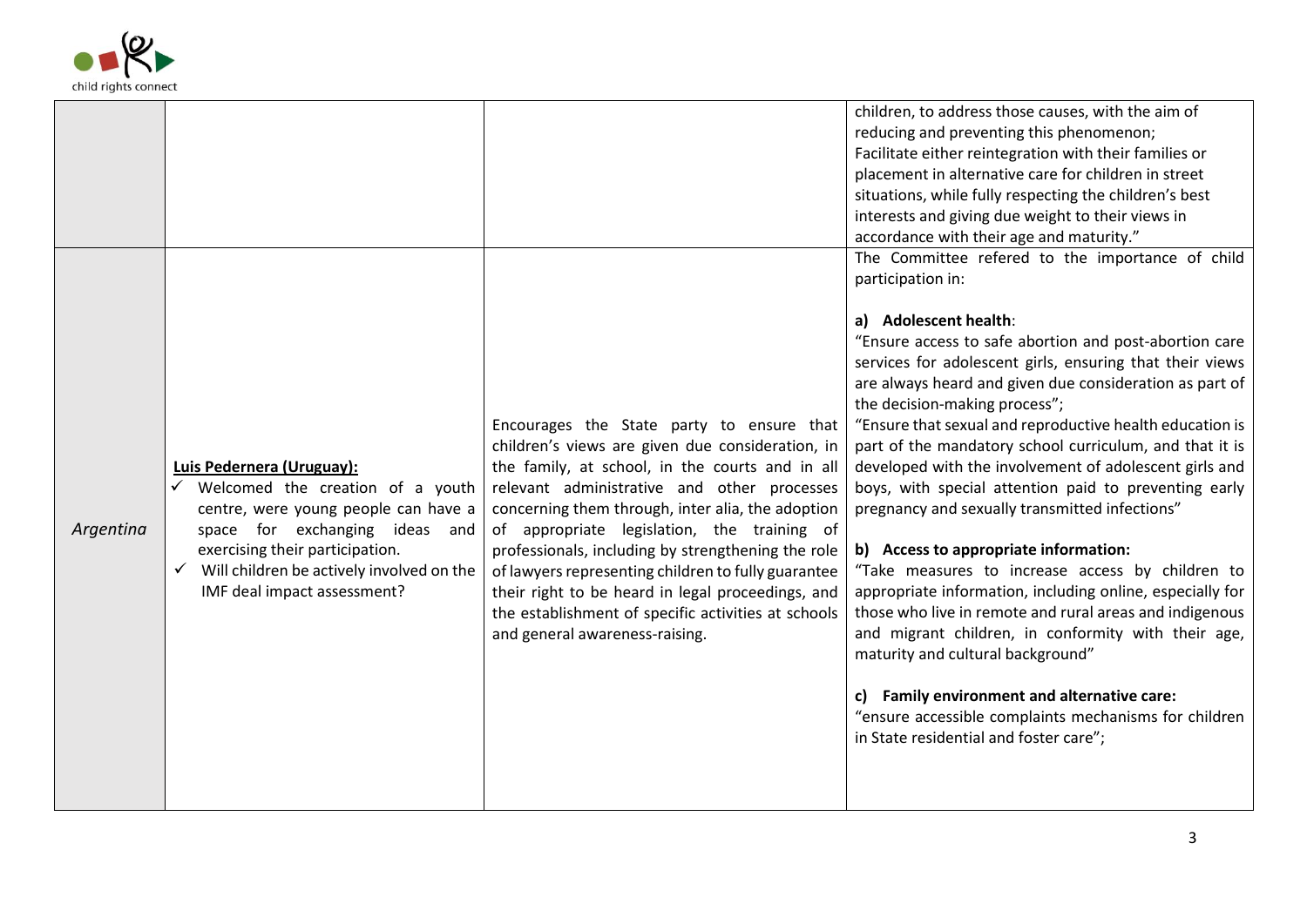

 $\overline{\phantom{a}}$ 

|        |                                                                                                                                                                                                                                                        | Increase its efforts to strengthen compliance in<br>practice with the child's right to be heard,<br>particularly with regard to children who are more<br>vulnerable to exclusion in this regard such as<br>children with disabilities, children of a younger<br>age, and migrant, asylum-seeking and refugee<br>children;<br>Ensure that relevant professionals are regularly<br>trained on implementing an age-appropriate, |      |
|--------|--------------------------------------------------------------------------------------------------------------------------------------------------------------------------------------------------------------------------------------------------------|------------------------------------------------------------------------------------------------------------------------------------------------------------------------------------------------------------------------------------------------------------------------------------------------------------------------------------------------------------------------------------------------------------------------------|------|
| Norway | Mikiko Otani (Japan):<br>$\checkmark$<br>Could children themselves launch<br>complains to office of ombudsman for<br>education? Is it was child-friendly and<br>staff trained?<br>Are children themselves being heard in<br>$\checkmark$               | meaningful and empowered participation of<br>children in decisions affecting their lives and<br>sensitising parents on the positive impact of<br>respecting the views of their children;<br>Strengthen the implementation of the child's right                                                                                                                                                                               | None |
|        | family and school, including groups of<br>children and whether it was practiced in<br>all administrative and judicial cases?<br>Are the youth forums in Norway being<br>$\checkmark$<br>supported and have accessibility to all<br>groups of children? | to be heard in asylum and expulsion procedures<br>affecting children, particularly with respect to<br>younger children, and ensure that children are<br>given the possibility to be heard individually in all<br>instances in all cases affecting them;<br>Ensure that children are informed about their                                                                                                                     |      |
|        |                                                                                                                                                                                                                                                        | possibility to participate in mediation processes in<br>the context of their parents' separation;                                                                                                                                                                                                                                                                                                                            |      |
|        |                                                                                                                                                                                                                                                        | Increase its efforts to ensure the meaningful<br>participation of children through youth councils or<br>other forums accessible to all children in all<br>municipalities, address disparities in this regard,<br>and consider making the availability of these<br>forums or other forms of child participation bodies<br>mandatory for each municipality.                                                                    |      |

─┌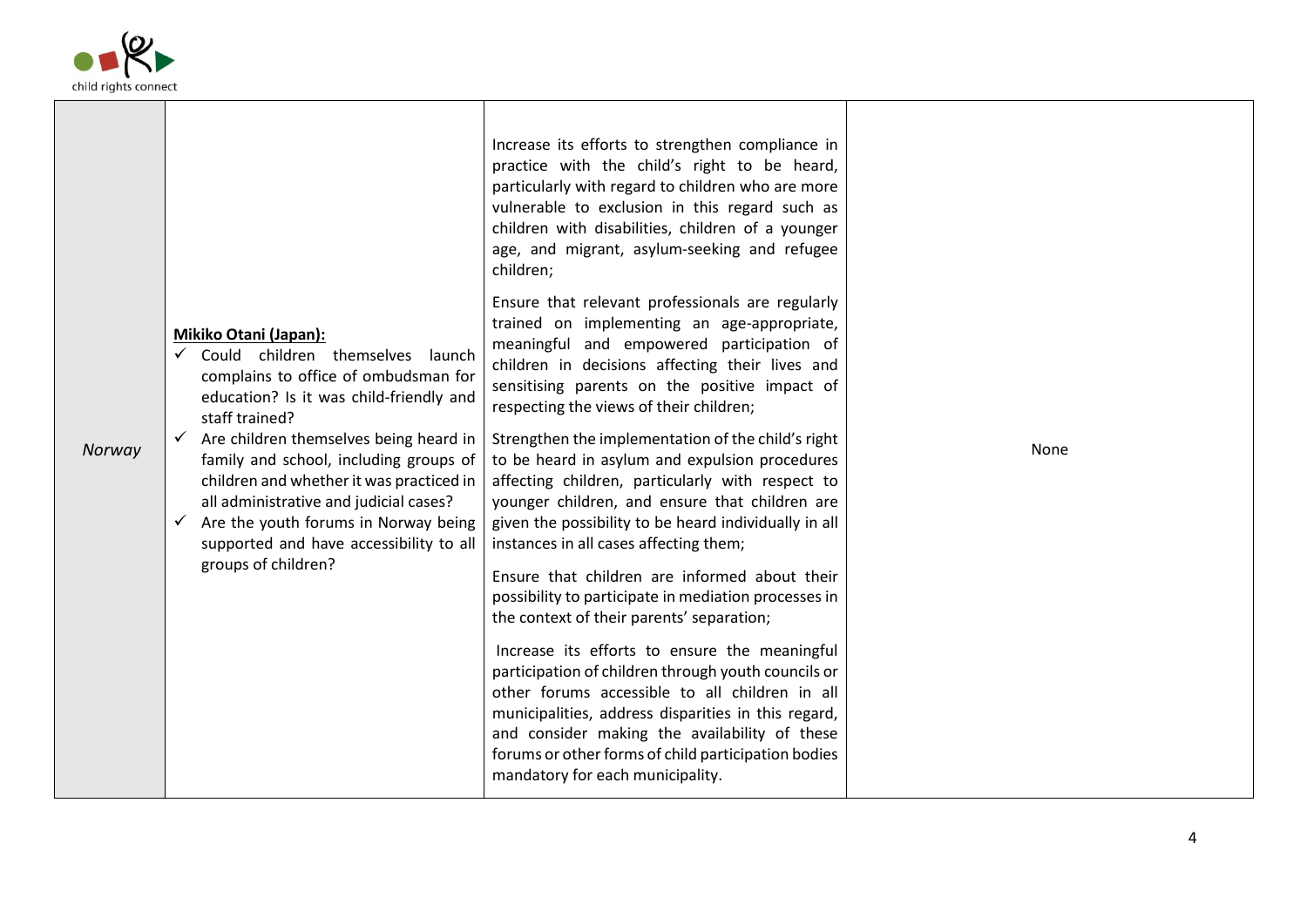

|         |                                                                                                                                                                                                                                                                                                                                                                                                                                                                                                                                |                                                                                                                                                                                                                                                                                                                                                                                                                                                                                                                                                                                                                                                             | The Committee refered to the importance of child<br>participation in:<br>a) Children in street situations<br>Ensure that support for family reintegration or                                                                                                                                                                                                                                                                                                                                                                                                                                                                                                                                                                                                                                                                |
|---------|--------------------------------------------------------------------------------------------------------------------------------------------------------------------------------------------------------------------------------------------------------------------------------------------------------------------------------------------------------------------------------------------------------------------------------------------------------------------------------------------------------------------------------|-------------------------------------------------------------------------------------------------------------------------------------------------------------------------------------------------------------------------------------------------------------------------------------------------------------------------------------------------------------------------------------------------------------------------------------------------------------------------------------------------------------------------------------------------------------------------------------------------------------------------------------------------------------|-----------------------------------------------------------------------------------------------------------------------------------------------------------------------------------------------------------------------------------------------------------------------------------------------------------------------------------------------------------------------------------------------------------------------------------------------------------------------------------------------------------------------------------------------------------------------------------------------------------------------------------------------------------------------------------------------------------------------------------------------------------------------------------------------------------------------------|
| Lesotho | <b>Ann Skelton (South Africa):</b><br>Welcomed the creation of a children's<br>parliament to bring their priority<br>issues.<br>How the country support, allocate<br>resources and provide accessibility to<br>all groups of children in the children's<br>parliament?<br>Does the government promote<br>$\checkmark$<br>awareness on the respect on the views<br>of the child inside the community?<br>Does the views of the children are<br>taken into account in the proceedings<br>in alternative care and judicial cases? | the Committee recommends that the State party<br>ensure continuous funding and support for the<br>Children's Parliament as a platform for the<br>meaningful participation of children. The State<br>party should also ensure that children's views are<br>given due consideration in the family, in the<br>community, at schools, and in all legal and<br>administrative decision-making process relevant<br>to them, in particular in court proceedings<br>concerning them, through awareness-raising<br>activities at both the national and community<br>levels on the participation of children and through<br>the training of associated professionals. | placement in alternative care is provided with full<br>respect for the child's best interests and giving due<br>weight to their autonomous views, in accordance with<br>their age and maturity.<br>b) Abuse, neglect and sexual exploitation and abuse<br>Inadequate structures in place to support child victims of<br>violence, such as shelters and counselling, and<br>inadequate rehabilitation and reintegration procedures<br>for child victims of crimes or child witnesses involved in<br>court proceedings.<br>c) Legislation<br>Adopt the CPWA Amendment Bill through a consultative<br>and participatory process involving civil society<br>organizations and children, along with regulations for<br>the implementation of CPWA and allocate adequate<br>human and financial resources for its implementation. |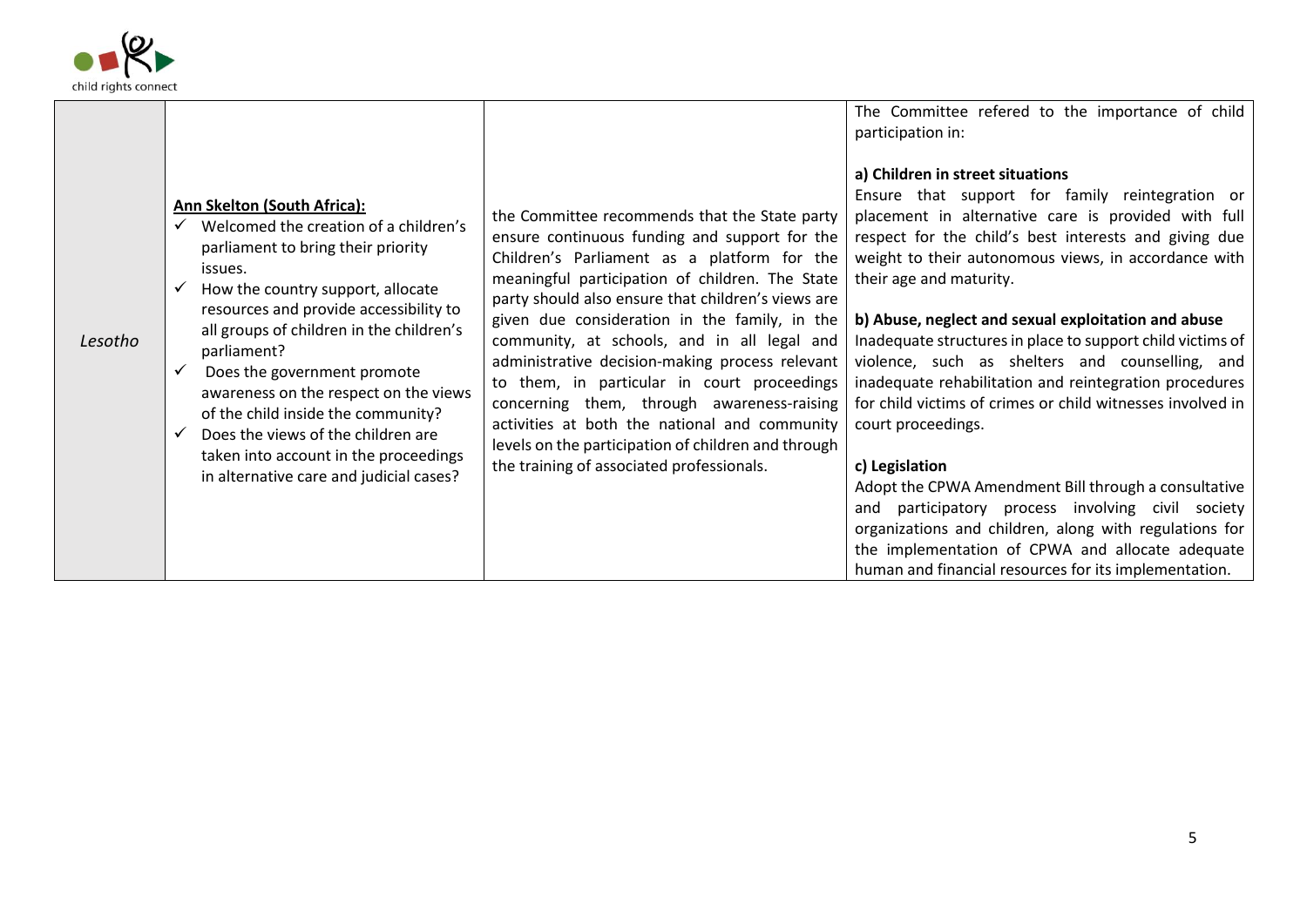

| Russia OPSC     | None | None | None |
|-----------------|------|------|------|
| Algeria<br>OPAC | None | None | None |